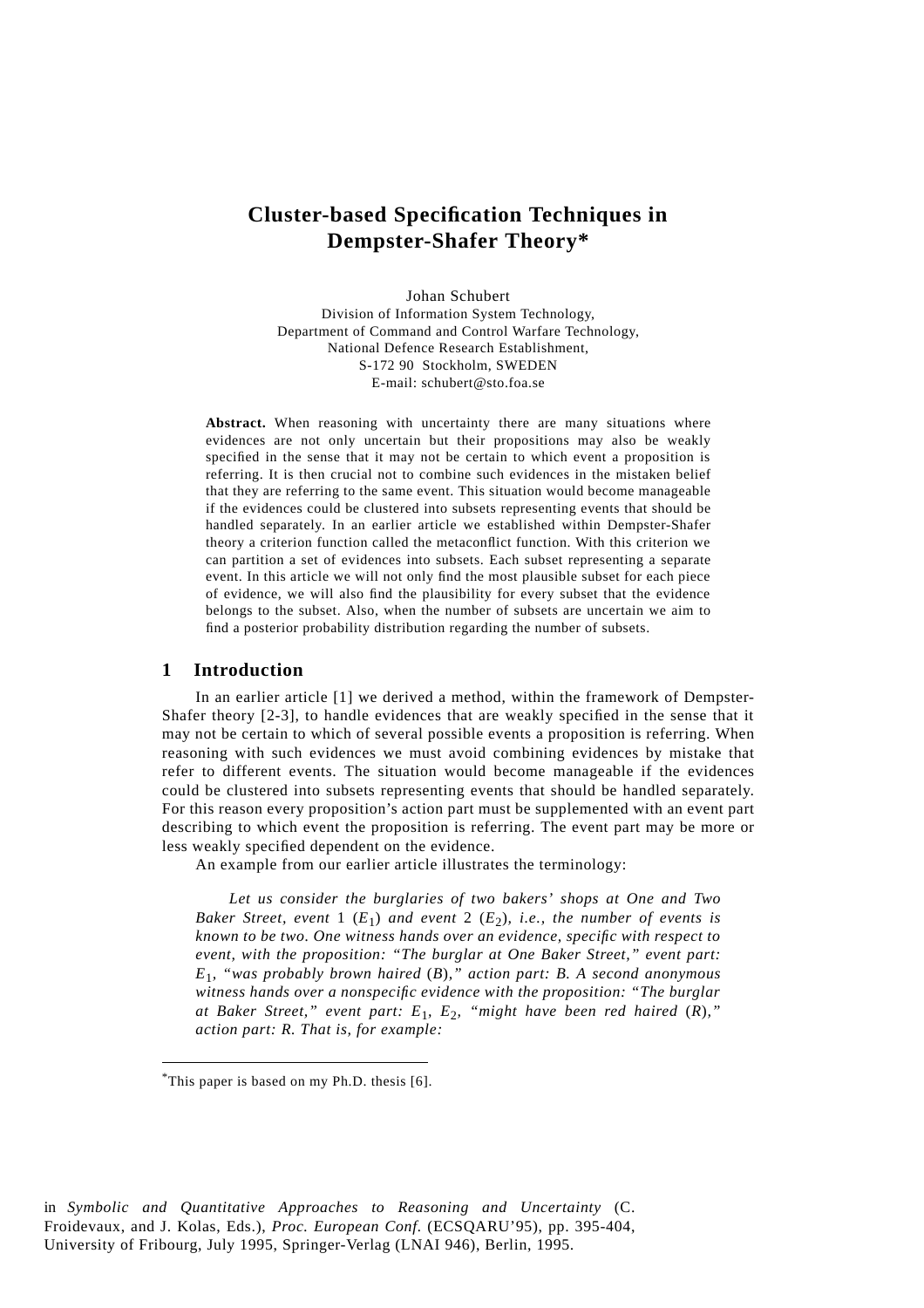| evidence 1:           | evidence 2:            |
|-----------------------|------------------------|
| <i>proposition:</i>   | proposition:           |
| <i>action part: B</i> | <i>action part: R</i>  |
| event part: $E_1$     | event part: $E_1, E_2$ |
| $m(B) = 0.8$          | $m(R) = 0.4$           |
| $m(\Theta) = 0.2$     | $m(\Theta) = 0.6$      |

In this situation it is impossible to directly separate evidences based only on their proposition. Instead we will use the conflict between the propositions of two evidences as a probability that the two reports are referring to different events.

The general idea is this. If we receive evidences about several different and separate events and the evidences are mixed up, we want to sort the evidences according to which event they are referring to. Thus, we partition the set of all evidences  $\chi$  into subsets where each subset refers to a particular event. In Figure 1 these subsets are denoted by  $\chi_i$  and the conflict in  $\chi_i$  is denoted by  $c_i$ . Here, thirteen evidences are partitioned into four subsets. When the number of subsets is uncertain there will also be a "domain conflict"  $c_0$  which is a conflict between the current number



**Fig. 1.** The Conflict in each subset of the partition becomes an evidence at the metalevel.

396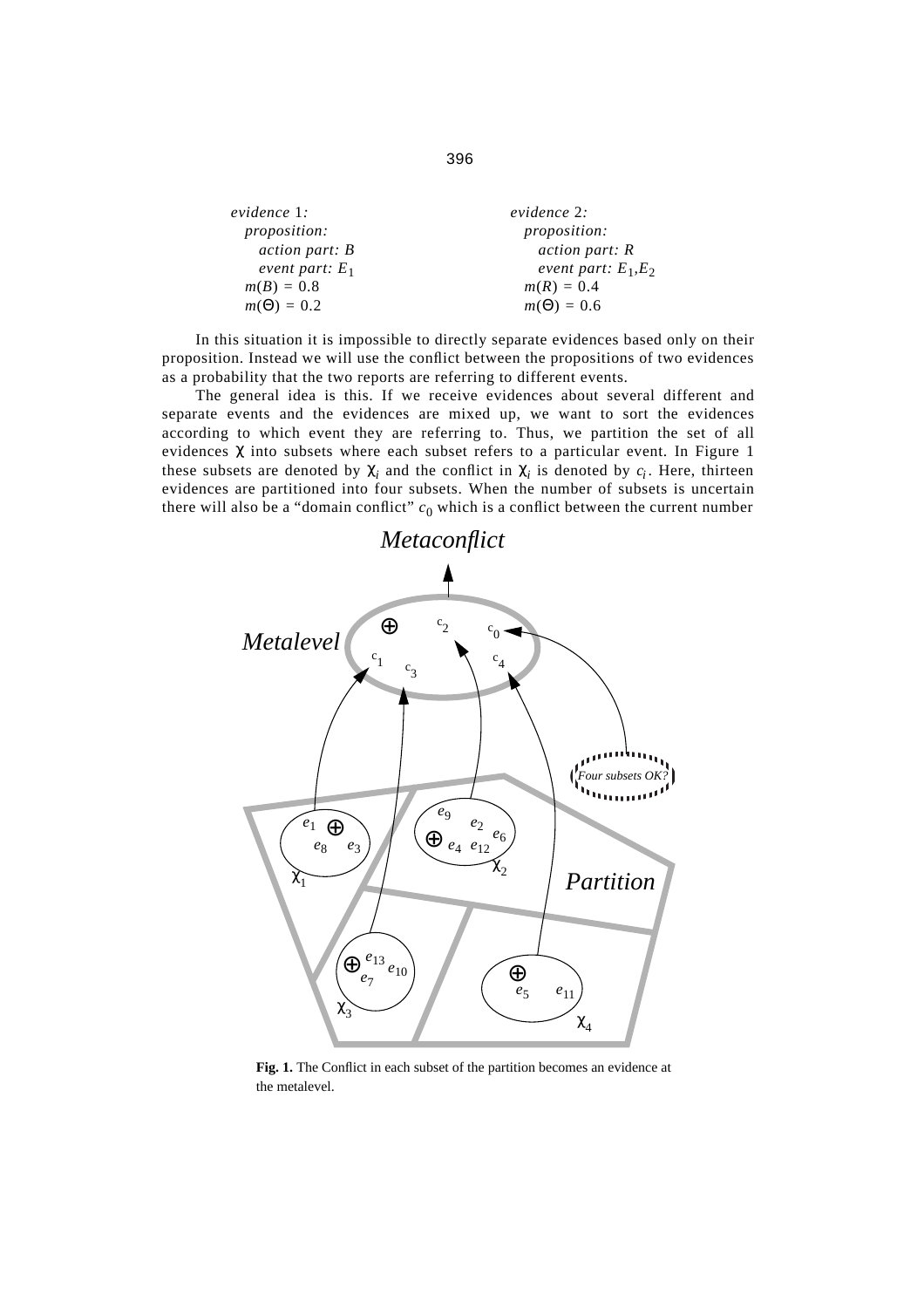of subsets and domain knowledge. The partition is then simply an allocation of all evidences to the different events. Since these events do not have anything to do with each other, we will analyze them separately.

Now, if it is uncertain to which event some evidence is referring we have a problem. It could then be impossible to know directly if two different evidences are referring to the same event. We do not know if we should put them into the same subset or not. This problem is then a problem of organization. Evidences from different problems that we want to analyze are unfortunately mixed up and we are having some problem separating them.

To solve this problem, we can use the conflict in Dempster's rule when all evidences within a subset are combined, as an indication of whether these evidences belong together. The higher this conflict is, the less credible that they belong together.

Let us create an additional piece of evidence for each subset where the proposition of this additional evidence states that this is not an "adequate partition". Let the proposition take a value equal to the conflict of the combination within the subset. These new evidences, one regarding each subset, reason about the partition of the original evidences. Just so we do not confuse them with the original evidences, let us call these evidences "metalevel evidences" and let us say that their combination and the analysis of that combination take place on the "metalevel", Figure 1.

In the combination of all metalevel evidences we only receive support stating that this is not an "adequate partition". We may call this support a "metaconflict". The smaller this support is, the more credible the partition. Thus, the most credible partition is the one that minimizes the metaconflict.

This methodology was intended for a multiple-target tracking algorithm in an anti-submarine intelligence analysis system [4]. In this application a sparse flow of intelligence reports arrives at the analysis system. These reports may originate from several different unconnected sensor systems. The reports carry a proposition about the occurrence of a submarine at a specified time and place, a probability of the truthfulness of the report and may contain additional information such as velocity, direction and type of submarine.

When there are several submarines we want to separate the intelligence reports into subsets according to which submarine they are referring to. We will then analyze the reports for each submarine separately. However, the intelligence reports are never labeled as to which submarine they are referring to. Thus, it is not possible to directly differentiate between two different submarines using two intelligence reports.

Instead we will use the conflict between the propositions of two intelligence reports as a probability that the two reports are referring to different submarines. This probability is the basis for separating intelligence reports into subsets.

The cause of the conflict can be non-firing sensors placed between the positions of the two reports, the required velocity to travel between the positions of the two reports at their respective times in relation to the assumed velocity of the submarines, etc.

# **2 Separating Nonspecific Evidence**

In [1] we established a criterion function of overall conflict called the metaconflict function. With this criterion we can partition evidences with weakly specified propositions into subsets, each subset representing a separate event. We will use the minimizing of the metaconflict function as the method of partitioning the set of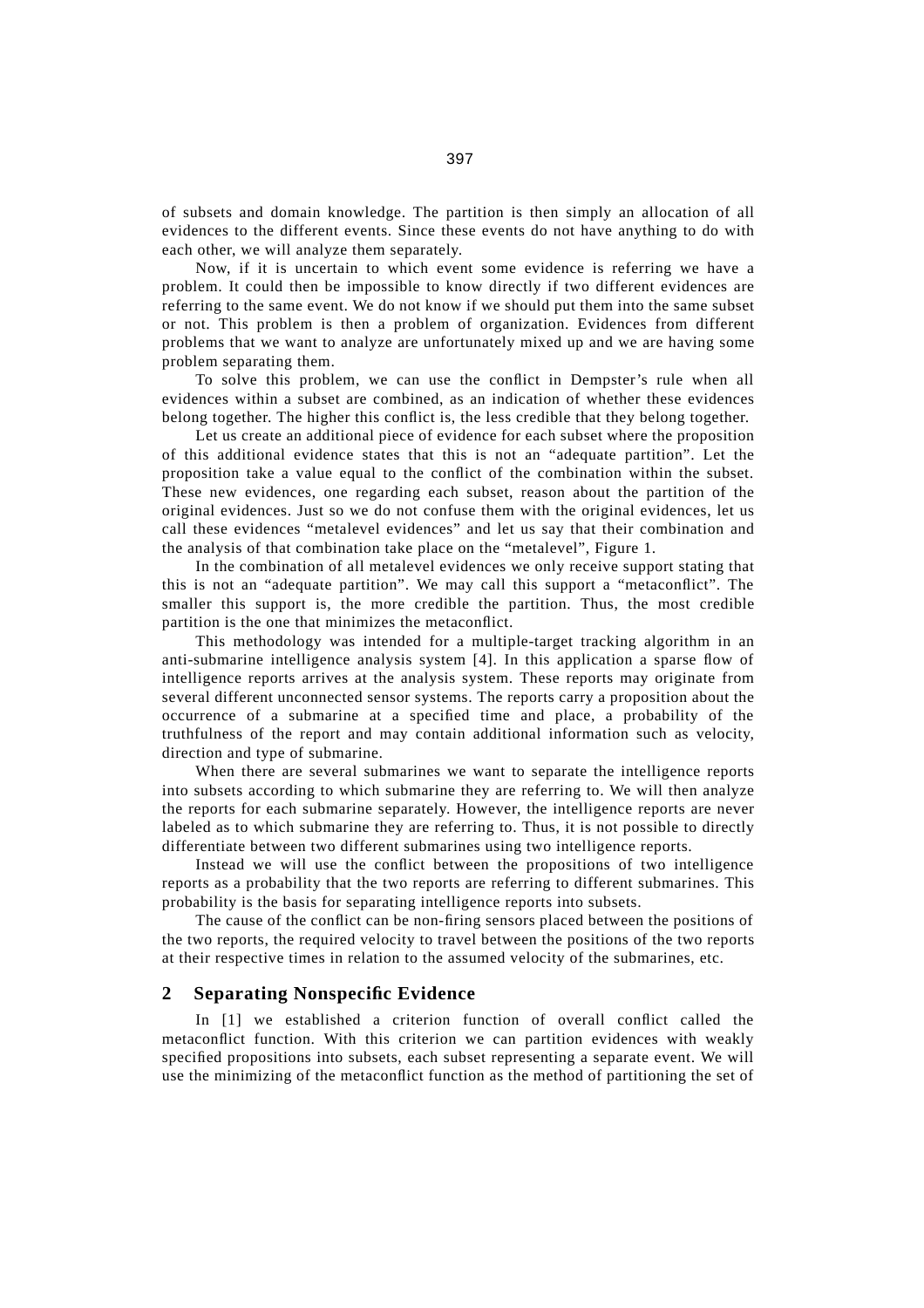evidences into subsets. This method will also handle the situation when the number of events are uncertain.

An algorithm for minimizing the overall conflict was proposed. The proposed algorithm is based on the one hand on characteristics of the criterion function for varying number of subsets and on the other hand on an iterative optimization among partitionings of evidence for a fixed number of subsets.

The conflict in Dempster's rule measures the lack of compatibility between evidences. Since evidences referring to different events tend to be more incompatible than evidences referring to the same event, it is an obvious choice as a distance measure between evidences in a cluster algorithm.

We have a conflict between two pieces of evidence within the same subset in two different situations. First, we have a conflict if the proposition action parts are conflicting regardless of the proposition event parts since they are presumed to be referring to the same event. Secondly, if the proposition event parts are conflicting then, regardless of the proposition action parts, we have a conflict with the presumption that they are referring to the same event. The idea of using the conflict in Dempster's rule as distance measure between evidences was first suggested by Lowrance and Garvey [5].

The metaconflict used to partition the set of evidences is derived as the plausibility that the partitioning is correct when the conflict in each subset is viewed as a metalevel evidence against the partitioning of the set of evidences, χ, into the subsets,  $\chi_i$ . We have a simple frame of discernment on the metalevel  $\Theta = \{ \text{AdP}, \neg \text{AdP} \}$ , where AdP is short for "adequate partition", and a basic probability assignment (bpa) from each subset  $\chi_i$  assigning support to a proposition against the partitioning:

$$
m_{\chi_i}(\neg \text{AdP}) \stackrel{\Delta}{=} \text{Conf}(\{e_j | e_j \in \chi_i\}),
$$
  

$$
\Delta
$$
  

$$
m_{\chi}(\Theta) = 1 - \text{Conf}(\{e_i | e_i \in \chi_i\})
$$

where  $e_j$  is the *j*th evidence and  $\{e_j | e_j \in \chi_i\}$  is the set of evidences belonging to subset  $\chi_i$  and Conf( $\cdot$ ) is the conflict, *k*, in Dempster's rule. Also, we have a bpa concerning the domain resulting from a probability distribution about the number of subsets, *E*, conflicting with the actual current number of subsets, #χ. This bpa also assigns support to a proposition against the partitioning:

$$
m_D(\neg \text{AdP}) \stackrel{\Delta}{=} \text{Conf}(\{E, \#\chi\}),
$$
  

$$
m_D(\Theta) \stackrel{\Delta}{=} 1 - \text{Conf}(\{E, \#\chi\}).
$$

The combination of these by Dempster's rule give us the following plausibility of the partitioning:

$$
\text{Pls}(\text{AdP}) = (1 - m_D(\neg \text{AdP})) \cdot \prod_{i=1}^r \bigg(1 - m_{\chi_i}(\neg \text{AdP})\bigg).
$$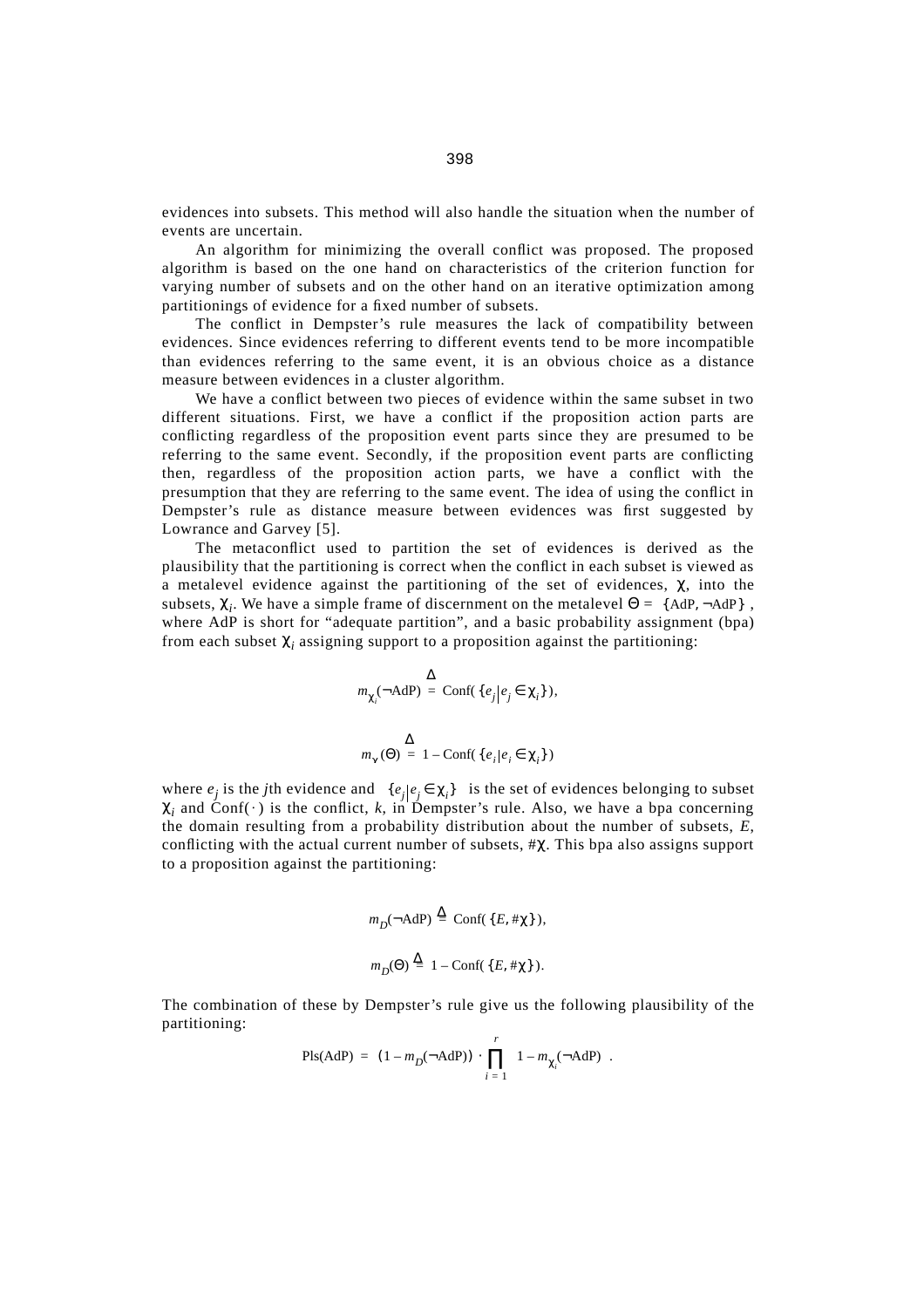Finding the most probable partitioning of evidences into disjoint subsets representing different events will then be the problem of maximizing the plausibility of possible partitionings, or the dual problem of minimizing one minus the plausibility. The difference, one minus the plausibility of a partitioning, will be called the metaconflict of the partitioning.

### **2.1 Metaconflict as a Criterion Function**

Let  $E_i$  be a proposition that there are *i* subsets,  $\Theta_E = \{E_0, ..., E_n\}$  a frame of domain propositions and  $m(E_i)$  the support for proposition  $E_i$ .

The metaconflict function can then be defined as:

DEFINITION*. Let the* metaconflict function,

$$
Mcf(r, e_1, e_2, ..., e_n) \stackrel{\Delta}{=} 1 - (1 - c_0) \cdot \prod_{i=1}^r (1 - c_i),
$$

*be the conflict against a partitioning of n evidences of the set* χ *into r disjoint subsets*  $\chi_i$ . Here,  $c_i$  *is the conflict in subset i and c*<sub>0</sub>,

$$
c_0=\sum_{i\,\neq\,r}m(E_i),
$$

*is the conflict between r subsets and propositions about possible different number of subsets.*

Two theorems are derived to be used in the separation of the set of evidences into subsets by an iterative minimization of the metaconflict function. By using these theorems we are able to reason about the optimal estimate of the number of events, when the actual number of events may be uncertain, as well as the optimal partition of nonspecific evidence for any fixed number of events. These two theorems will also be useful in a process for specifying evidences by observing changes in the metaconflict when moving a single piece of evidences between different subsets.

THEOREM 1. For all j with  $j < r$ , if  $m(E_i) < m(E_r)$  then min  $Mcf(r, e_1, e_2, \ldots, e_n) < min$  $Mcf(i, e_1, e_2, \ldots, e_n).$ 

This theorem states that an optimal partitioning for *r* subsets is always better than the other solutions with fewer than *r* subsets if the basic probability assignment for *r* subsets is greater than the basic probability assignment for the fewer subsets.

THEOREM 2. *For all j, if min*  $Mcf(r, e_1, e_2, ..., e_n) < \sum_{i \neq j} m(E_i)$  then min<br>*r.e.*,  $e_1, e_2, ..., e_n$  (*min Mcf(i.e.,e.*, *e., )*,  $Mcf(r, e_1, e_2, \ldots, e_n) < min Mcf(j, e_1, e_2, \ldots, e_n).$ 

Theorem 2 states that an optimal partitioning for some number of subsets is always better than other solutions for any other number of subsets when the domain part of the metaconflict function is greater than the total metaconflict of the present partitioning.

 For a fixed number of subsets a minimum of the metaconflict function can be found by an iterative optimization among partitionings of evidences into different subsets. This approach is proposed in order to avoid the combinatorial problem in minimizing the metaconflict function. In each step of the optimization the consequence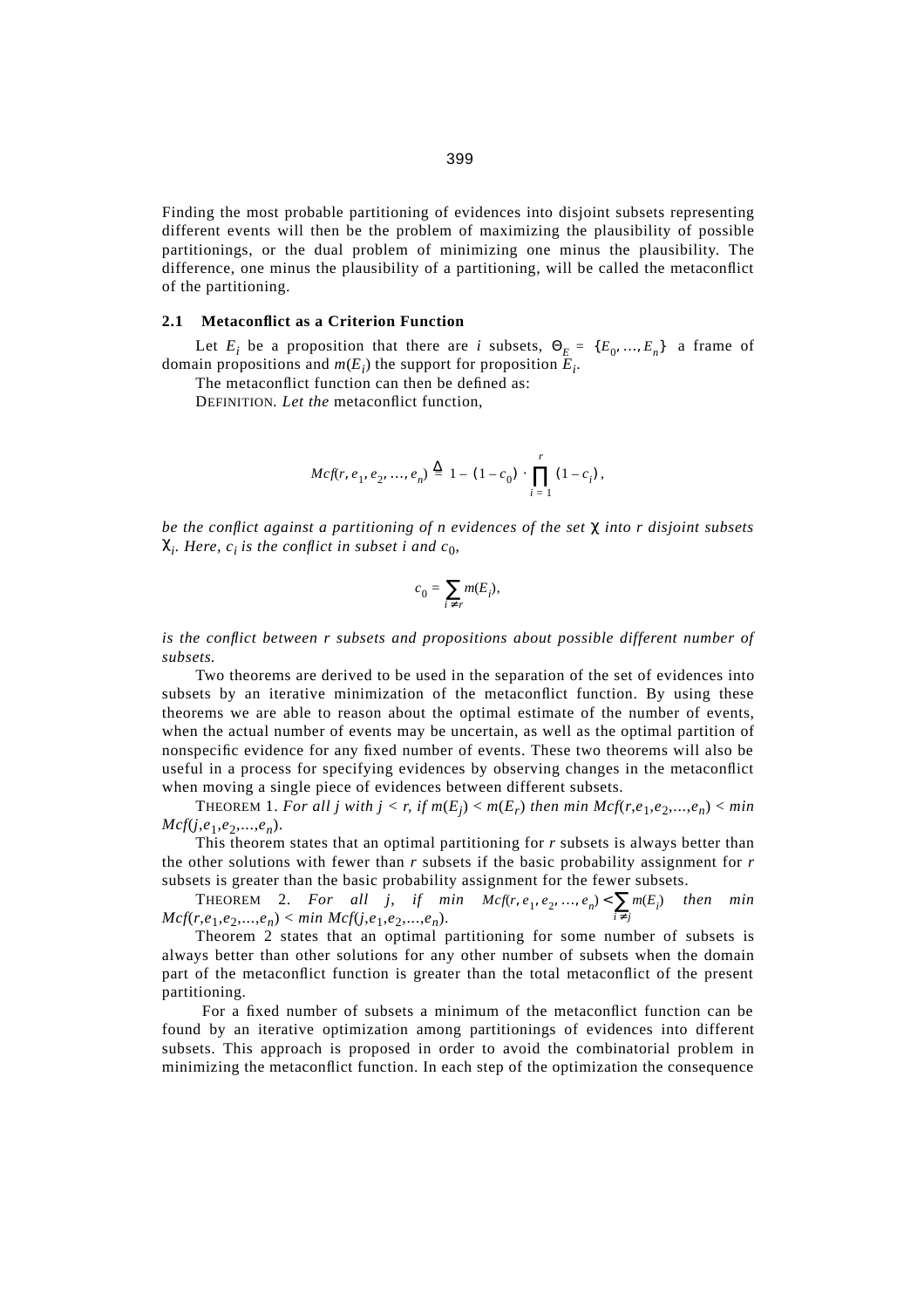of transferring an evidence from one subset to another is investigated.

 The algorithm for finding the partitioning of evidences among subsets that minimizes the metaconflict is based on theorems 1 and 2 of the metaconflict function for finding the optimal number of subsets and an iterative optimization among partitionings of evidences for a fixed number of subsets. The iterative part of the algorithm guarantees, like all hill climbing algorithms, local but not global optimum.

### **3 Specifying Nonspecific Evidence**

#### **3.1 Evidences About Evidence**

A conflict in a subset  $\chi_i$  is interpreted as an evidence that there is at least one piece of evidence that does not belong to the subset;

$$
m_{\chi_i}(\exists j.e_j \notin \chi_i) = c_i.
$$

If an evidence  $e_q$  in  $\chi_i$  is taken out from the subset the conflict  $c_i$  in  $\chi_i$  decreases to  $c_i^*$ . This decrease  $c_i^* - c_i^*$  is interpreted as an evidence indicating that  $e_q$  does not belong to  $\chi_i$ ,  $m_{\Delta \chi_i}(e_q \notin \chi_i)$ , and the remaining conflict  $c_i^*$  is an other evidence indicating that there is at least one other evidence  $e_j$ ,  $j \neq q$ , that does not belong to  $\chi_i$ . {*eq*},

$$
m_{\chi_i - \{e_q\}}(\exists j \neq q.e_j \notin \left(\chi_i - \{e_q\}\right)) = c_i^*.
$$

The unknown bpa,  $m_{\Delta\chi_i}(e_q \notin \chi_i)$ , is derived by stating that the belief that there is at least one piece of evidence that does not belong to  $\chi_i$  should be equal, no matter whether that belief is based on the original evidence  $m_{\chi_i}(\exists j \cdot e_j \notin \chi_i)$ , before  $e_q$  is taken out from  $\chi_i$ , or on a combination of the other two evidences  $m_{\Delta \chi_i}(e_q \notin \chi_i)$  and  $m_{\chi_i - \{e_q\}}(\exists j \neq q.e_j \notin \{ \chi_i - \{e_q\} \})$ , after  $e_q$  is taken out from  $\chi_i$ , i.e.

$$
\text{Bel}_{\chi_i}(\exists j.e_j \notin \chi_i) \ = \ \text{Bel}_{\Delta \chi_i \oplus (\chi_i - \{e_q\})}(\exists j.e_j \notin \chi_i).
$$

where

$$
\text{Bel}_{\chi_i}(\exists j.e_j\notin \chi_i)\,=\,c_i
$$

and

$$
\mathrm{Bel}_{\Delta\chi_i\oplus(\chi_i-\{e_q\})}(\exists j.e_j \notin \chi_i) = c_i^* + m_{\Delta\chi_i}(e_q \notin \chi_i) \cdot \left[1-c_i^*\right].
$$

Thus, we have derived the evidence that  $e_q$  does not belong to  $\chi_i$  from the variations in cluster conflict when  $e_q$  was taken out from  $\chi_i$ :

$$
m_{\Delta \chi_i}(e_q \notin \chi_i) = \frac{c_i - c_i^*}{1 - c_i^*}.
$$

If  $e_q$  after it is taken out from  $\chi_i$  is brought into another subset  $\chi_k$ , its conflict will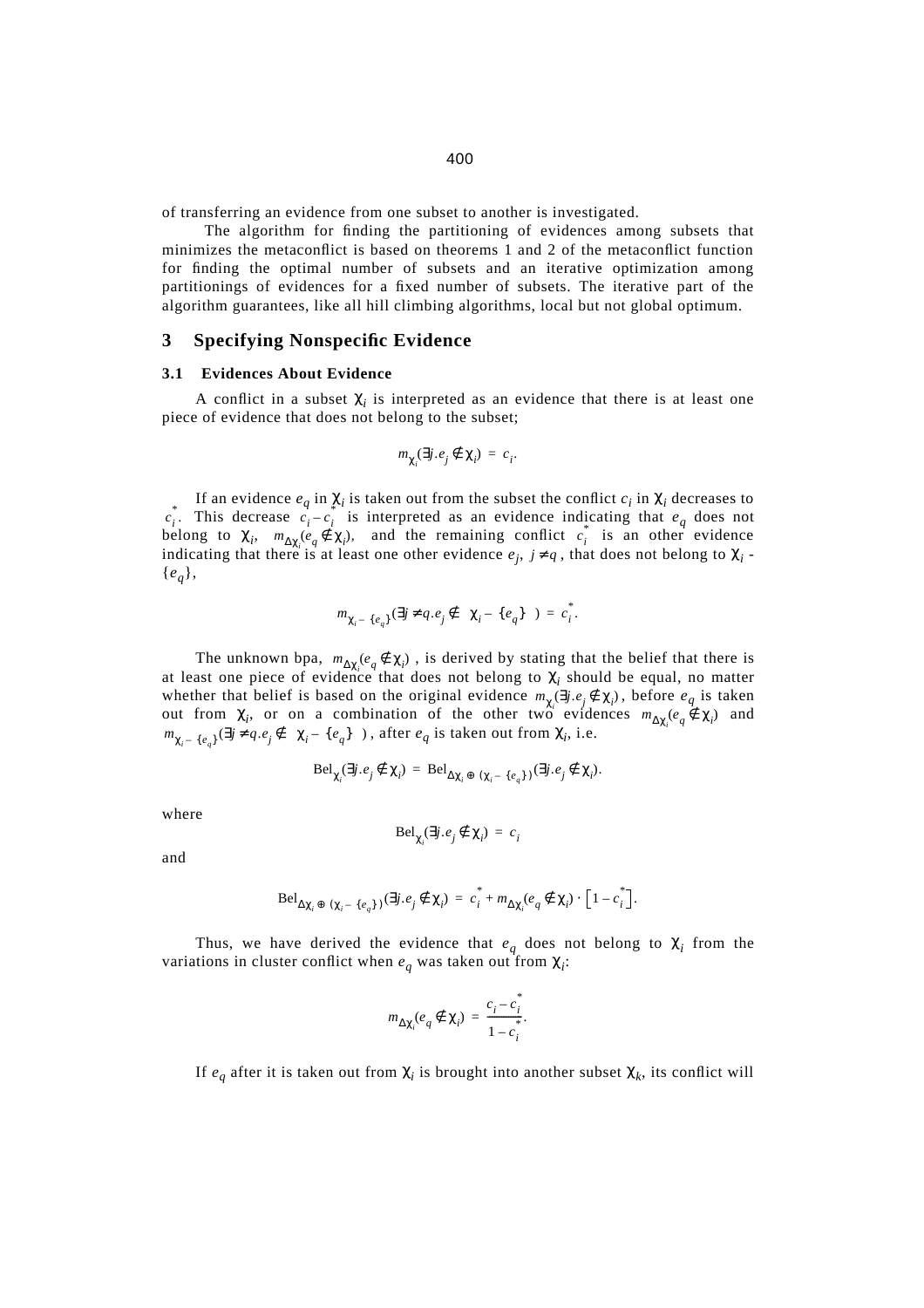increase from  $c_k$  to  $c_k^*$ . The increase in conflict when  $e_q$  is brought into  $\chi_k$  is interpreted as if there exists some evidence indicating that  $e_q$  does not belong to  $\chi_k + \{e_q\}$ , i.e.

$$
\forall k \neq i . m_{\Delta \chi_k} (e_q \not\in \left( \chi_k + \{e_q\} \ \right)) \, = \, \frac{c_k^* - c_k}{1 - c_k}.
$$

When we take out an evidence  $e_q$  from subset  $\chi_i$  and move it to some other subset we might have a changes in domain conflict. The domain conflict is interpreted as an evidence that there exists at least one piece of evidence that does not belong to any of the *n* first subsets,  $n = |\chi|$ , or if that particular evidence was in a subset by itself, as an evidence that it belongs to one of the other *n*-1 subsets. This indicate that the number of subsets is incorrect.

When  $|\chi_i| > 1$  we may not only put an evidence  $e_q$  that we have taken out from  $\chi_i$ into another already existing subset, we may also put  $e_q$  into a new subset  $\chi_{n+1}$  by itself. There is no change in the domain conflict when we take out  $e_q$  from  $\chi_i$  since  $\chi_i$  > 1. However, we will get an increase in domain conflict from  $c_0$  to  $c_0^i$  when we move  $e_q$  to  $\chi_{n+1}$ . This increase is an evidence indicating that  $e_q$  does not belong to  $\chi_{n+1}$ , i.e.

$$
m_{\Delta \chi} (e_q \notin \chi_{n+1}) = \frac{c_0^* - c_0}{1 - c_0}.
$$

We will also receive an evidence from domain conflict variations if  $e_q$  is in a subset  $\chi_i$  by itself and moved from  $\chi_i$  to another already existing subset. In this case we may get either an increase or decrease in domain conflict. First, if the domain conflict decreases  $c_0^* < c_0$  when we move  $e_q$  out from  $\chi_i$  this is interpreted as an evidence that  $e_q$ does not belongs to χ*i*,

$$
m_{\Delta\chi}(e_q\!\not\in\chi_i)=\frac{c_0-c_0^*}{1-c_0^*}.
$$

Secondly, if we observe an increase in domain conflict  $c_0^* > c_0$  we will interpret this as a new type of evidence, supporting the case that  $e_q$  does belong to  $\chi_i$ ;

$$
m_{\Delta \chi} (e_q \in \chi_i) = \frac{c_0}{c_0}.
$$

#### **3.2 Specifying Evidences**

We may now make a partial specification of each piece of evidence. We combine all evidence from different subsets regarding a particular piece of evidence and calculate for each subset the belief and plausibility that this piece of evidence belongs to the subset. The belief in this will always be zero, with one exception, since every proposition states that our evidence does not belong to some subset. The exception is when our evidence is in a subset by itself and we receive an increase in domain conflict when it is moved to an other subset. That was interpreted as if there exists an evidence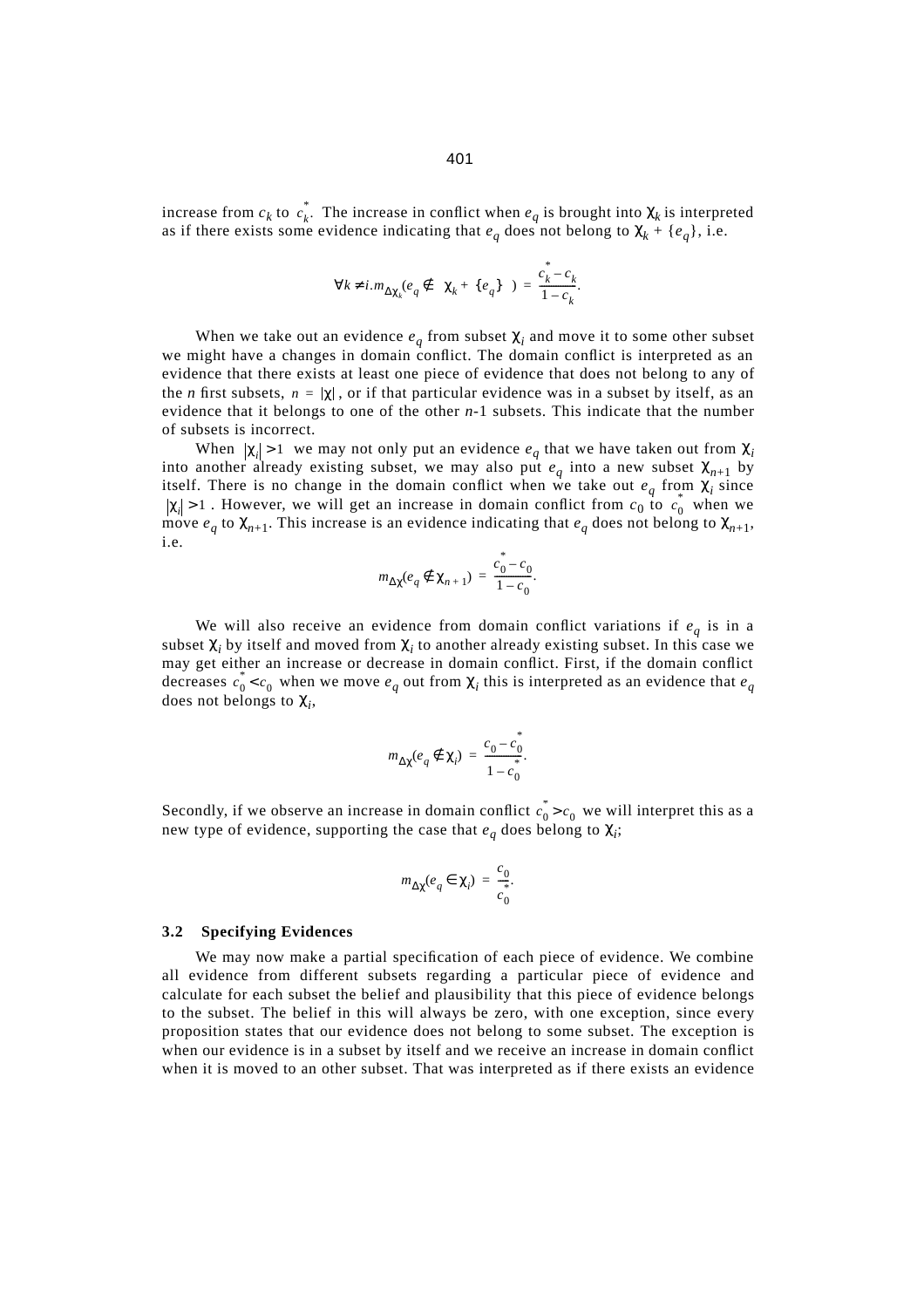For the case when  $e_q$  is in  $\chi_i$  and  $|\chi_i| > 1$  we receive, for example,

$$
\forall k \neq n+1. \text{PIs}(e_q \in \chi_k) = \frac{1 - m(e_q \notin \chi_k)}{1 - \prod_{j=1}^{n+1} m(e_q \notin \chi_j)}.
$$

In the combination of all evidences regarding our piece of evidence we may receive support for a proposition stating that it does not belong to any of the subsets and can not be put into a subset by itself. That proposition is false and its support is the conflict in Dempster's rule, and also an indication that the evidence might be false.

In a subsequent reasoning process we will discount evidences based on their degree of falsity. If we had no indication as to the possible falsity of the evidence we would take no action, but if there existed such an indication we would pay ever less regard to the evidence the higher the degree was that the evidence is false and pay no attention to the evidence when it is certainly false. This is done by discounting the evidence with one minus the support of the false proposition.

Also, it is apparent that some evidences, due to a partial specification of affiliation, might belong to one of several different subsets. Such a piece of evidence is not so useful and should not be allowed to strongly influence the subsequent reasoning process within a subset.

If we plan to use an evidence in the reasoning process of some subset, we must find a credibility that it belongs to the subset in question. An evidence that cannot possible belong to a subset has a credibility of zero and should be discounted entirely for that subset, while an evidence which cannot possibly belong to any other subset and is without any support whatsoever against this subset has a credibility of one and should not be discounted at all when used in the reasoning process for this subset. That is, the degree to which an evidence can belong to a subset and no other subset corresponds to the importance the evidence should be allowed to play in that subset.

Here we should note that each original piece of evidence regardless of in which subset it was placed can be used in the reasoning process of any subset that it belongs to with a plausibility above zero, given only that it is discounted to its credibility in belonging to the subset.

When we begin our subsequent reasoning process in each subset, it will naturally be of vital importance to know to which event the subset is referring. This information is obtainable when the evidences in the subset have been combined. After the combination, each focal element of the final bpa will in addition to supporting some proposition regarding an action also be referring to one or more events where the proposed action may have taken place. Instead of summing up support for each event and every subset separately, we bring the problem to the metalevel where we simultaneously reason about all subsets, i.e. which subsets are referring to which events. In this analysis we use our domain knowledge stating that no more than one subset may be referring to an event. From each subset we then have an evidence indicating which events it might be referring to. We combining all the evidence from all different subsets with the restriction that any intersection in the combination that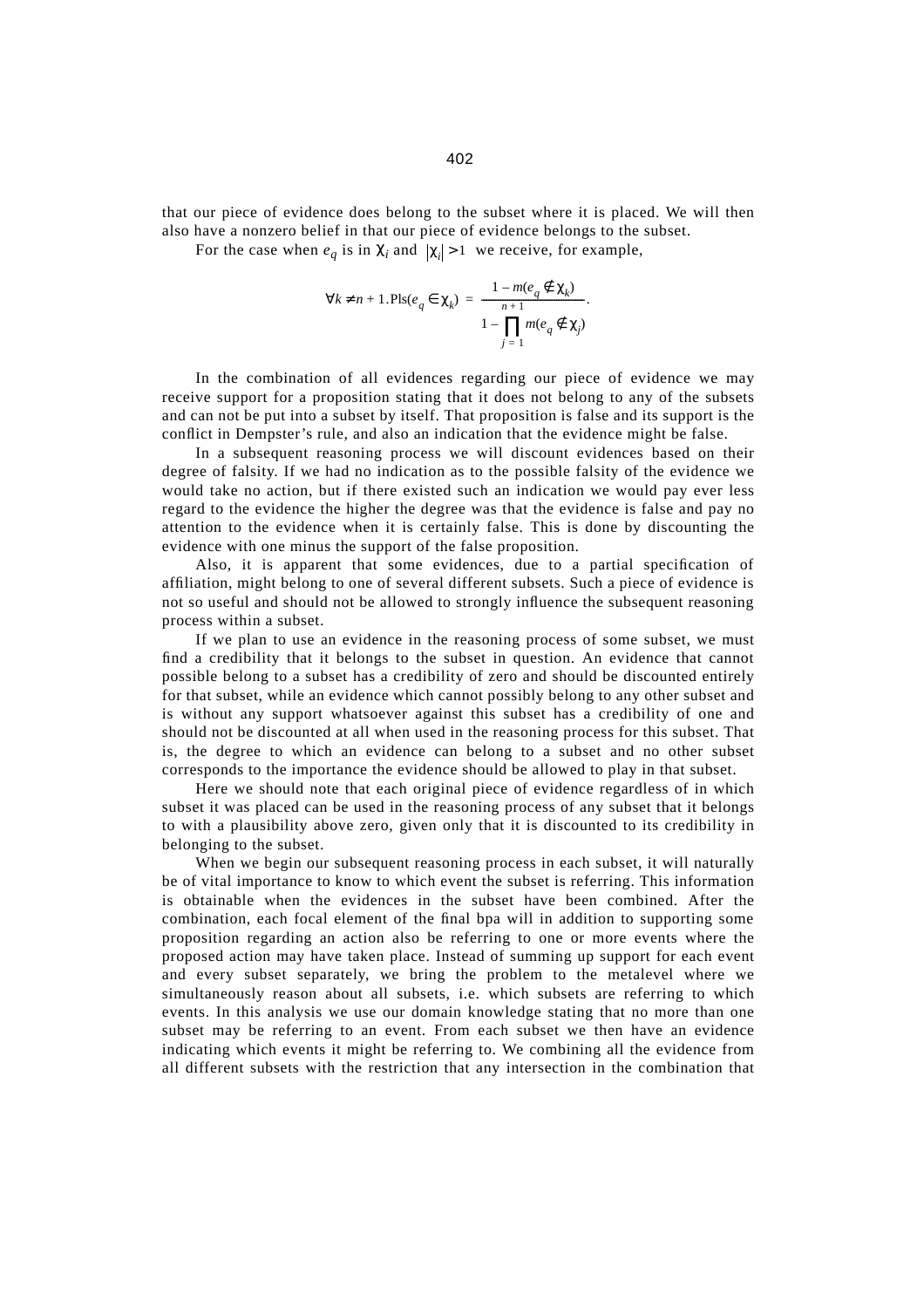assigns one event to two different subsets is false. This method has a much higher chance to give a clearly preferable answer regarding which events is represented by which subsets, than that of only viewing the evidences within a subset when trying to determine its event.

The extension in this article of the methodology to partition nonspecific evidence developed in the first article [1] imply that an evidence will now be handled similarly by the subsequent reasoning process in different subsets if these are of approximately equal plausibility for the evidence. Without this extension the most plausible subset would take the evidence as certainly belonging to the subset while the other subsets would never consider the evidence at all in their reasoning processes.

## **4 Deriving a Posterior Domain Probability Distribution**

Here we aim to find a posterior probability distribution regarding the number of subsets by combining a given prior distribution with evidence regarding the number of subsets that we received from the evidence specifying process.

We use the idea that each single piece of evidence in a subset supports the existence of that subset to the degree that this evidence supports anything at all other than the entire frame. In the evidence specifying process of the previous article we discounted each single evidence  $m_q$  for its degree of falsity and its degree of credibility in belonging to the subset where it was placed,  $m_q^{\gamma_6\gamma_6}$ . For each subset separately, we now combine all evidence within a subset and the resulting evidence is the total support for that subset. Thus we have

$$
m_{\chi_i}(\chi_i \in \chi) = 1 - \frac{1}{1-k} \cdot \prod_q m_q^{\frac{96}{99}}(\Theta).
$$

The degree to which the resulting evidence from this combination in its turn supports anything at all other than the entire frame, is then the degree to which all the evidence within the subset taken together supports the existence of this subset, i.e. that it is a nonempty subset that belongs to set of all subsets.

For every original piece of evidence we derived in the previous section an evidence with support for a proposition stating that this piece of evidence does not belong to the subset. If we have such support for every single piece of evidence in some subset, then this is also support that the subset is false. In that case none of the evidences that could belong to the subset actually did so and the subset was derived by mistake. Thus, we will discount the just derived evidence that support the existence of the subsets for this possibility.

Such discounted evidences  $m_{\chi_i}^{\%}$  that support the existence of different subsets, one from each subset, are then combined. The resulting bpa  $m_{\chi}^{\%}$  will have focal elements that are conjunctions of terms. Each term give support in that some particular subset belongs the set of all subsets, i.e. that it is a nonempty subset.

From this we can create a new bpa that is concerned with the question of how many subsets we have. This is done by exchanging each and every proposition in the previous bpa that is a conjunction of *r* terms for one proposition in the new bpa that is on the form  $|\chi| \ge r$ , where  $\chi$  is the set of all subsets. The sum of support of all focal elements in the previous bpa that are conjunctions of length *r* is then awarded the focal element in the new bpa which supports the proposition that  $|\chi| \ge r$ ;